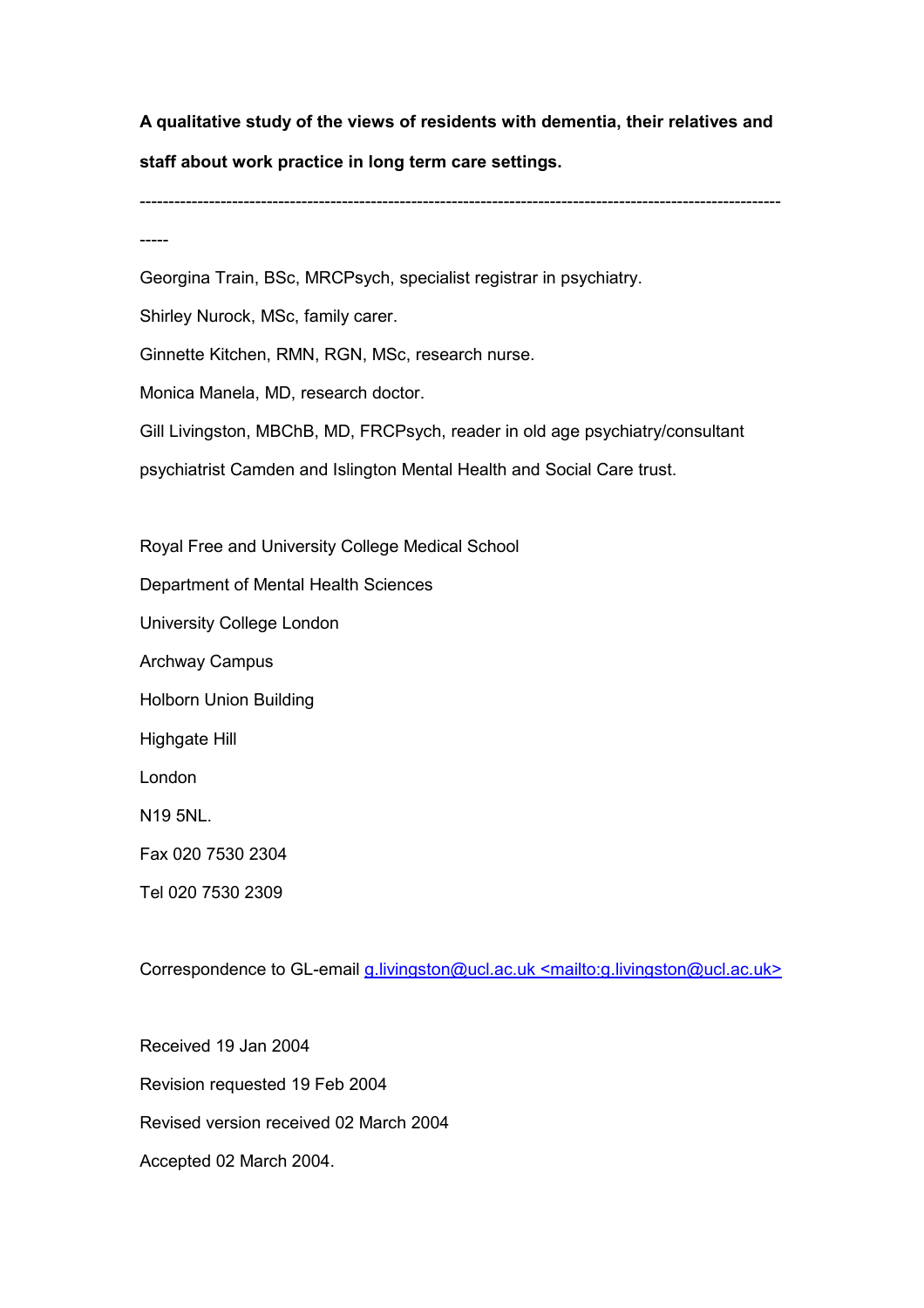## **Abstract**

## **Background**

Most people living in 24-hour care settings have dementia but little is known about what makes long term care a positive experience.

#### Method

This carer led qualitative study examined working practices in 24 hour long term care settings, including hospitals, nursing and residential homes with the aim of finding out and making recommendations about such settings. Using semi-structured interviews managers, nurses and care assistants were asked about work practices such as how they coped with difficult behaviour, and about their own shifts, staffing levels, retention and training. Relatives were asked about their perceptions of care and their role, and residents with dementia about their care.

#### Results

Staff reported that residents presented with increasingly challenging behaviour compared to the past, and sometimes staffing levels and skills were inadequate. Hospital settings had most problems with staffing levels, retention, staff-relative relationships and staff support systems. Relatives saw their own role as positive. People with dementia of varying severity could usefully evaluate some of the service they received.

## **Discussion**

Dementia specific training and education of staff in all long term care settings including induction should address managing problem behaviour in dementia and improve staff fulfilment and relatives' satisfaction. We recommend that long stay hospitals may not be appropriate as a home for life, and that homes should be able to cater flexibly for a range of needs.

## Keywords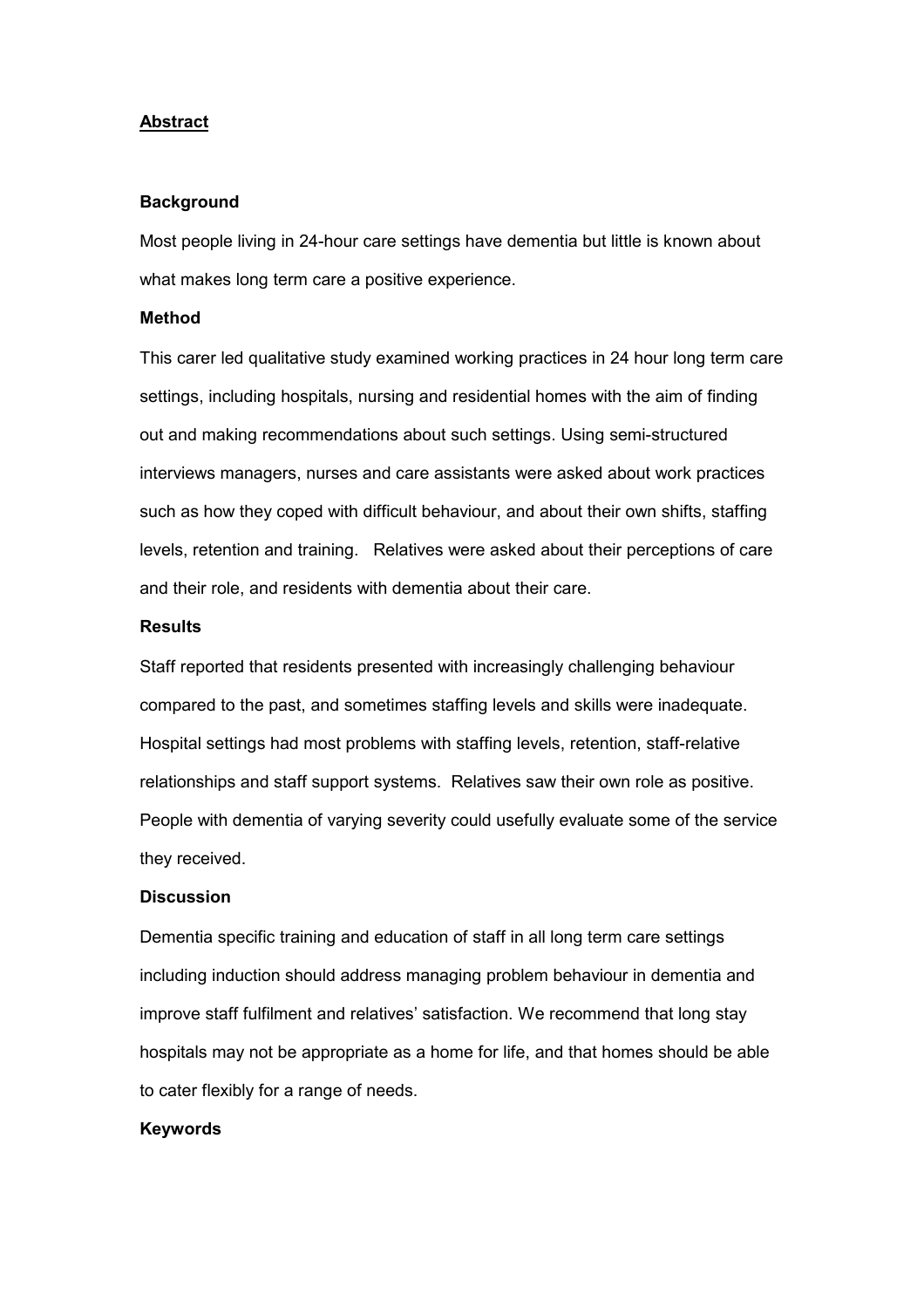Dementia, practice, long term care, carers, service users, care homes

## Background/literature review.

There is extensive literature about the requirements of people with dementia but an ideal setting has not been established (Bowman et al. 2003). Within the United Kingdom, comparisons of care settings have found community homes better than hospitals, in terms of privacy, amenities, safety for residents and encouraging greater independence for residents. (Wills et al 1998). Hospital staff report being dissatisfied with pay, working conditions, and social status, while in other care settings, staff report dissatisfaction with staff co-operation (Wills et al 1998). All settings have a high staff turnover and staff shortages (Newcomer et al 2001) but retention and recruitment may be improved by training caregivers about dementia (Grant et al, 1996).

Most older people living in 24-hour care settings in Britain and the United States have dementia, although it may not have been formally diagnosed and the setting may not purport to care for dementia sufferers. (Schneider et al 1997, Stevens et al 2002, Macdonald et al 2002, Quinn et al 2003, Matthews and Dening in press).

Family caregivers find relinquishing caring for someone with dementia at home hard but only a minority continue to feel distressed, possibly because of unsatisfactory standards and processes or lack of involvement in care (Ballard et al 2001, Walker et al, 2001). They perceive deficits in care in all settings, particularly if they continue to provide some personal care (Rosenthal & Dawson 1992).

This study examined sources of satisfaction and dissatisfaction within 24-hour care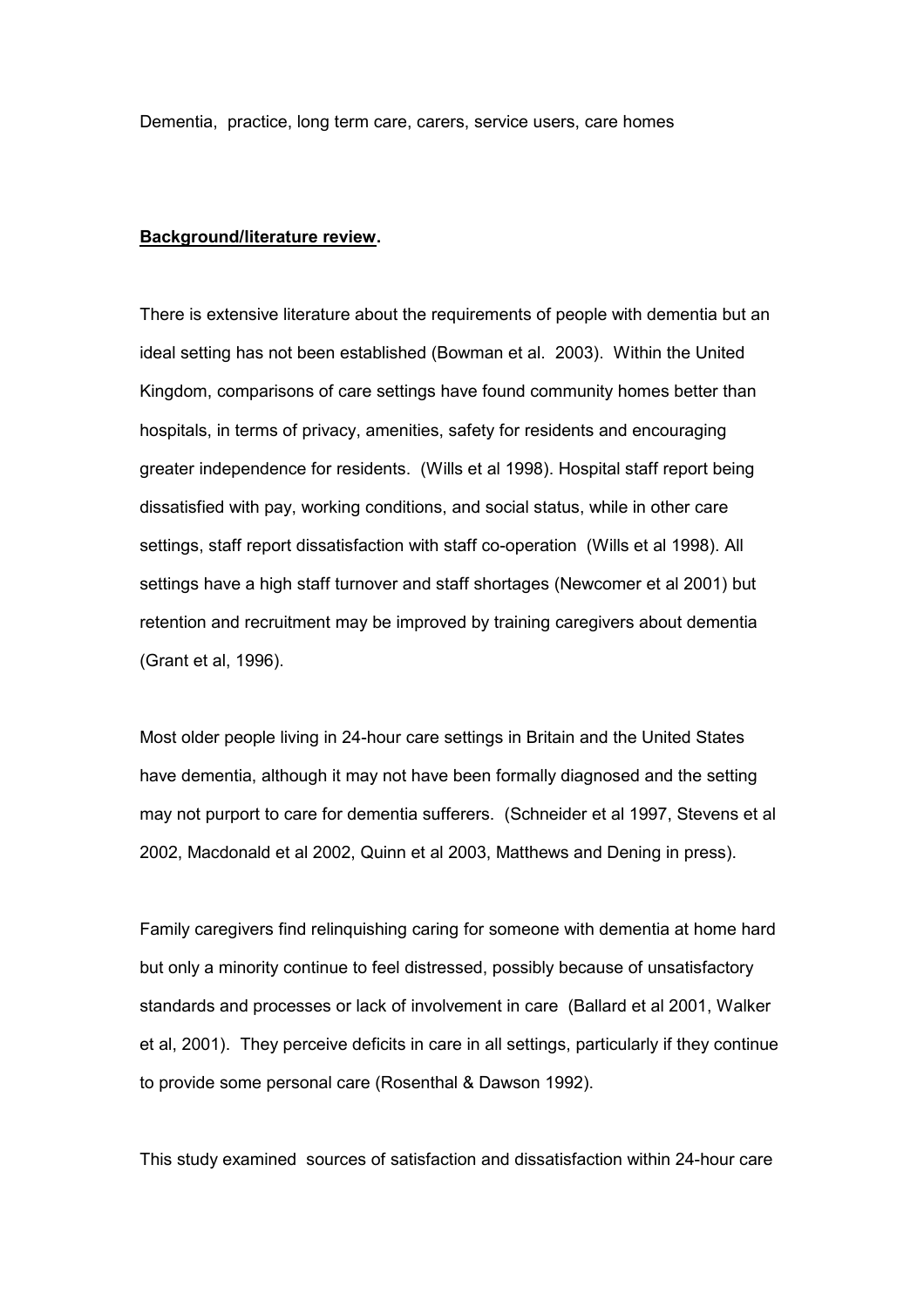settings for people with dementia. We aimed to look at organisation within these care settings, to enable us to make recommendations for future management of 24 hour care settings.

 This was a carer led project, initiated, designed, carried out and analysed with past and current family carers. We listened to the views of people with dementia, family carers and staff. The carer most closely involved, SN, who was caring for her husband with Alzheimer's disease, approached GL with her idea that little was known about what works well in long term care from the perspective of families of those with dementia. She suggested they prepare a proposal and approach the Alzheimer's Society (AS) for funding, which was modified by caregivers in the AS, and further developed through a steering committee including family caregivers and professionals from different disciplines. The steering committee met throughout the project to discuss the methods, progress and results.

Users of mental health services can be successfully involved in research (Simpson et al, 2002). Carers of people with dementia have participated as research subjects but people with dementia have rarely been asked their views (Cheston et al 2000). Surprisingly high numbers are able to talk about life in the home and express preferences about their care (Moriarty and Webb 2000; Mozley et al, 1999). One small study suggests that semi-structured interviews with people with dementia are reliable and the same issues are raised several weeks later (Smallwood 1997).

# Methods

Local ethical committees approved this study in inner London and West Essex .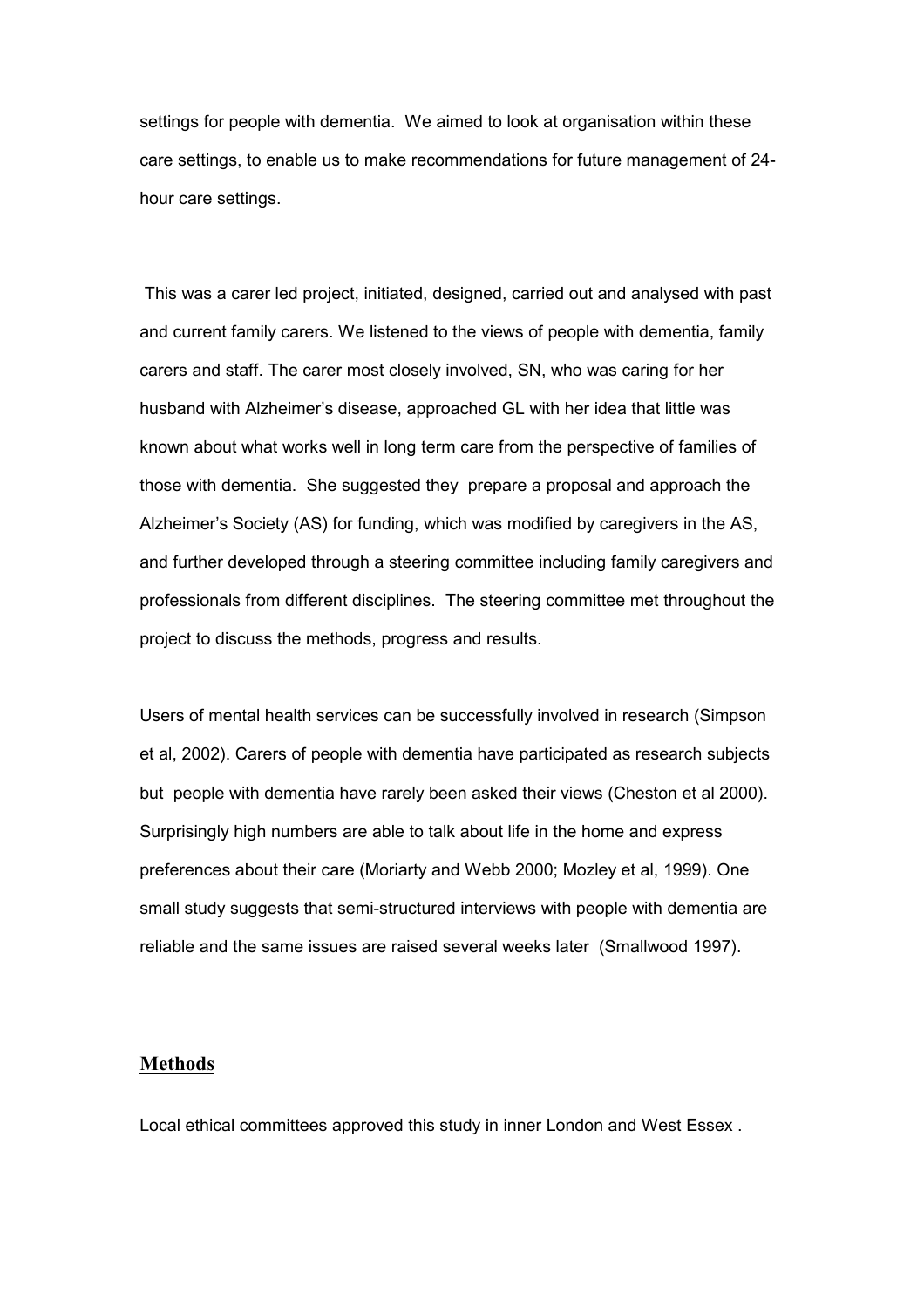#### Settings

The 10 homes covered the full range of 24-hour care, from a small church-run home with 24 beds, to a large purpose built 130 bed home and included mixed sex hospital wards. The settings were residential, nursing and hospital and the provision and provider varied (specialist dementia or generic; NHS, local authority, voluntary and private sector), and location (inner city/suburban - North London, and suburban/semi-rural - Essex). Residential homes provide social care as opposed to nursing homes that are for those with nursing needs.

## Sample

Interviewees had lived in, worked in, or had a relative in a care home for at least three months, ensuring we did not interview during the adjustment period. Managers listed all eligible staff, residents with dementia and relatives. Computer generated random numbers determined whom to approach (two care assistants or nurses, one manager, two family carers and two residents from each setting).

# Procedure

Participants were given written and verbal information. Written informed consent was obtained from staff and carers. Residents were only interviewed after a mini mental state examination, showed they were cognitively impaired (Folstein et al 1975). Those with dementia without capacity to consent were asked for verbal assent, witnessed by a statutory carer and the interviewer. The interview team consisted of doctors (GT, MM), a nurse (GK) and a family carer (SN). Demographics were noted and the interview audio- recorded. Interviewing ceased when saturation had been reached with no new themes emerging.

# Interview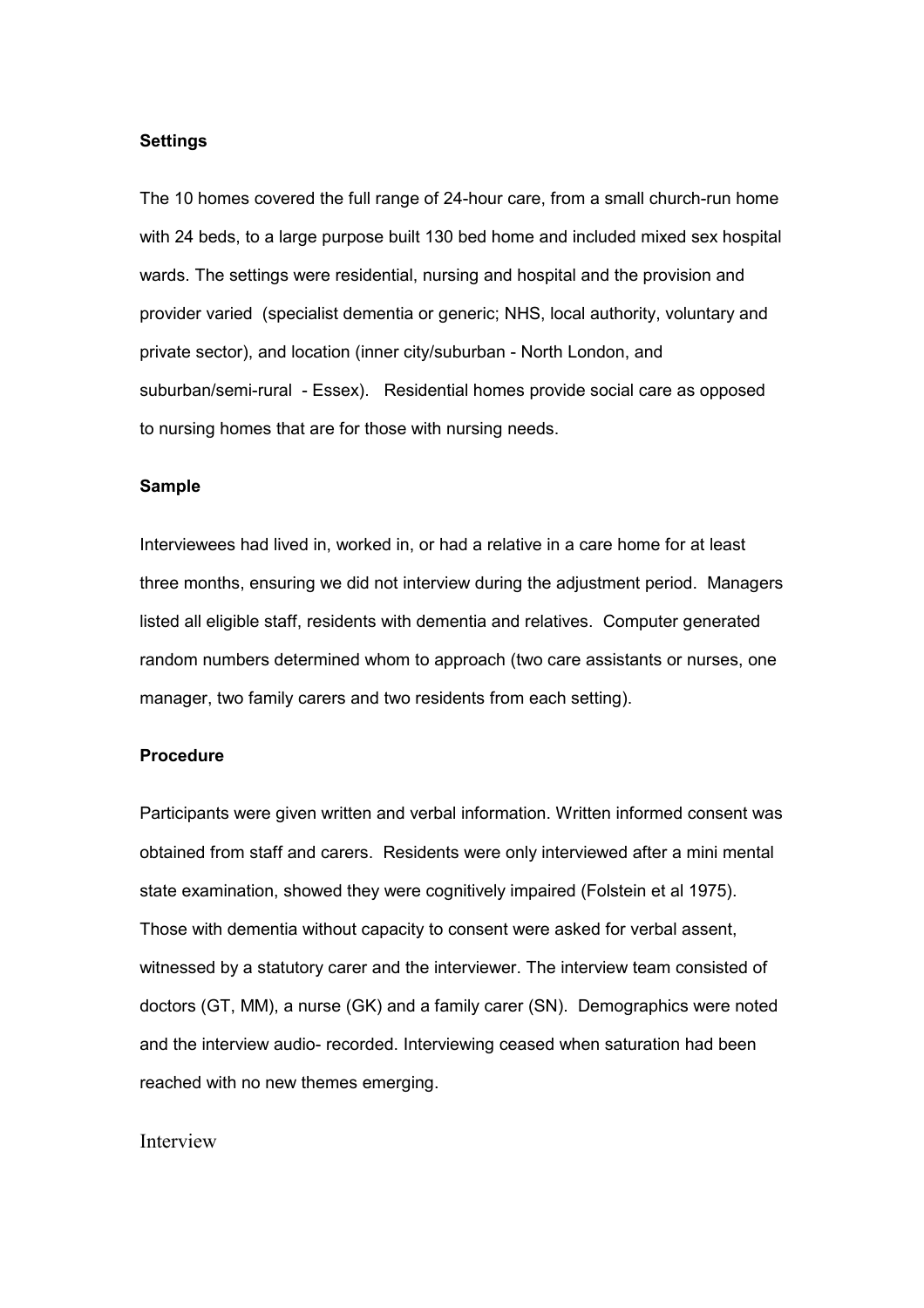Initial interview topics were derived from the literature. The interview was semistructured, with a set of initial topics, but with flexibility and respondents determining the content. A pilot study in one home ensured that the interview was acceptable. Resarchers observed each other and discussed results to ensure mutual understanding and avoidance of leading questions. Interviewers met to read each other's transcripts ensuring reliability and to add emerging themes.

The interview began with "Tell me a bit about yourself/home/hospital" prompted by "we want to know about things that work well and those that do not, if any".

Staff were asked about coping with difficult behaviour, support, shifts and staffing levels, and whether colleagues tended to stay or leave. They were asked about training and whether they ever did tasks without training.

Relatives were asked about their perceived role and whom they approached with concerns or suggestions.

Residents were asked about their care, staffing levels, any special member of staff, and views on good care.

The interviewees views about the building, environment, food and activities is covered in a separate paper (Train et al, in press).

Throughout the interview there were a series of prompts if participants did not elaborate. Finally we asked if there was anything further they wanted to say.

The residents' interview was simplified, questioning their likes and dislikes using the interview setting (e.g. garden) avoiding complex issues. They were questioned both in a positive and negative direction to avoid suggestibility. The interviewer noted how much the resident understood of the interview.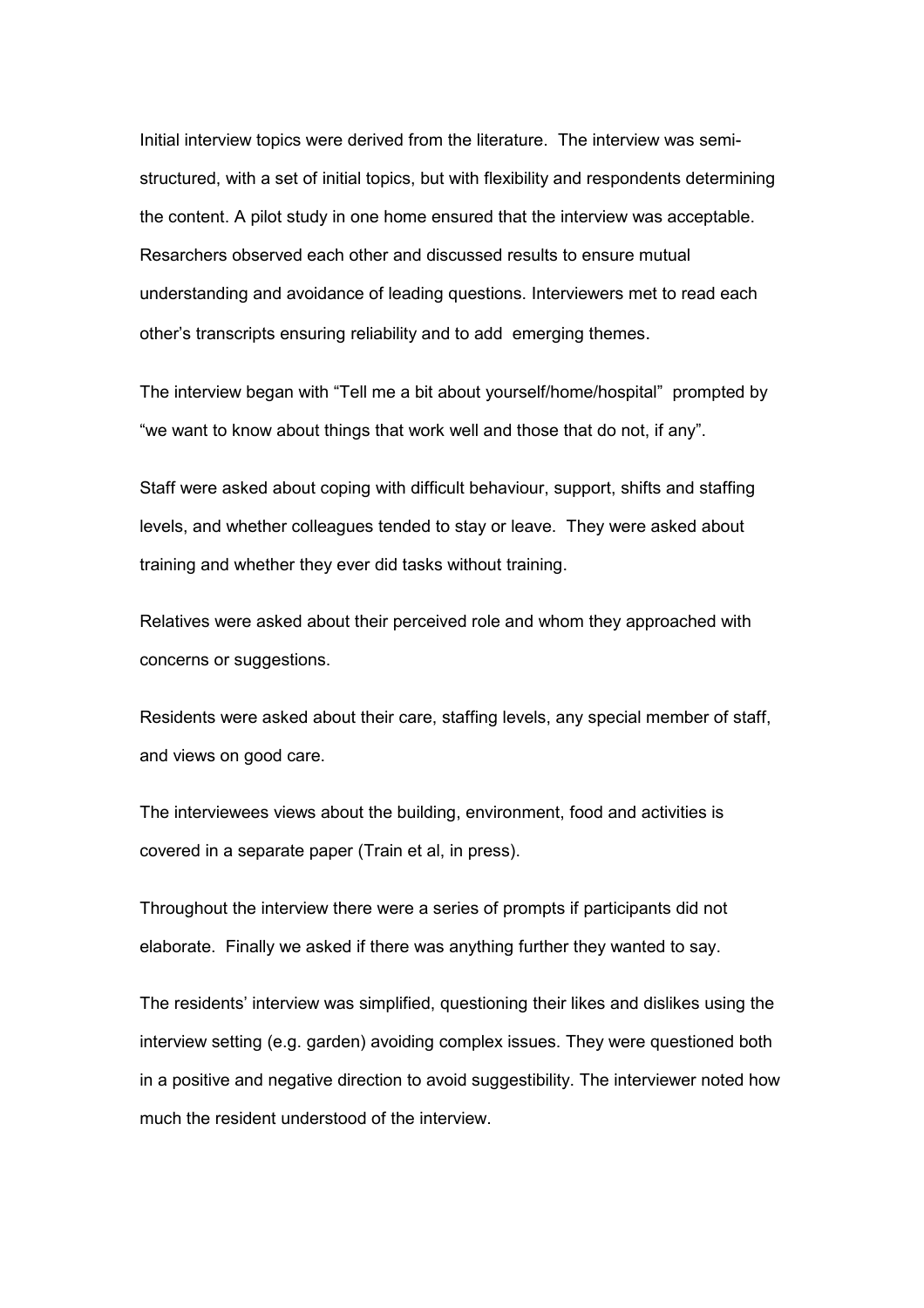The family carers and staff were given the General Health Questionnaire (GHQ-28: Goldberg 1978) to measure psychological caseness (defined as a score of >4) to see if negative comments came from GHQ cases. Half of the negative comments came from people having significant psychological morbidity on GHQ.

## Analysis

Transcripts were read and recurrent themes identified and coded. The coding frame classified themes as positive, negative, neutral and suggestions. We used the Nonnumerical Unstructured Data Index themes Searching and Theorising programme (NUD\*ist) to index and retrieve data. The verbatim accounts preserved the richness of data.

# **Results**

#### **Participants**

We interviewed 68 people.

18 people in residential homes (13 in London, 5 in Essex) - 2 local authority, 1 voluntary sector. 21 in nursing homes (14 in London, 7 in Essex) - 2 voluntary and 1 private. 29 in hospitals (14 in London, 15 in Essex).

21 residents were interviewed, 6 were single, 6 married, 8 widowed and 1 divorced; 12 were men and 9 women. 16 were white British, 3 white Irish, 1 mixed race, and 1 black Caribbean. Ages ranged between 64 and 99 (mean 81). The median MMSE of residents interviewed in social care homes was 14.0 (range 7-23), nursing homes 7.5 (range 1-9) and hospitals 8.0 (range 1-21).

9 residents were judged to have some understanding including some with very low cognitive scores (median MMSE=12, range 8-23). Table 2 and 3 show the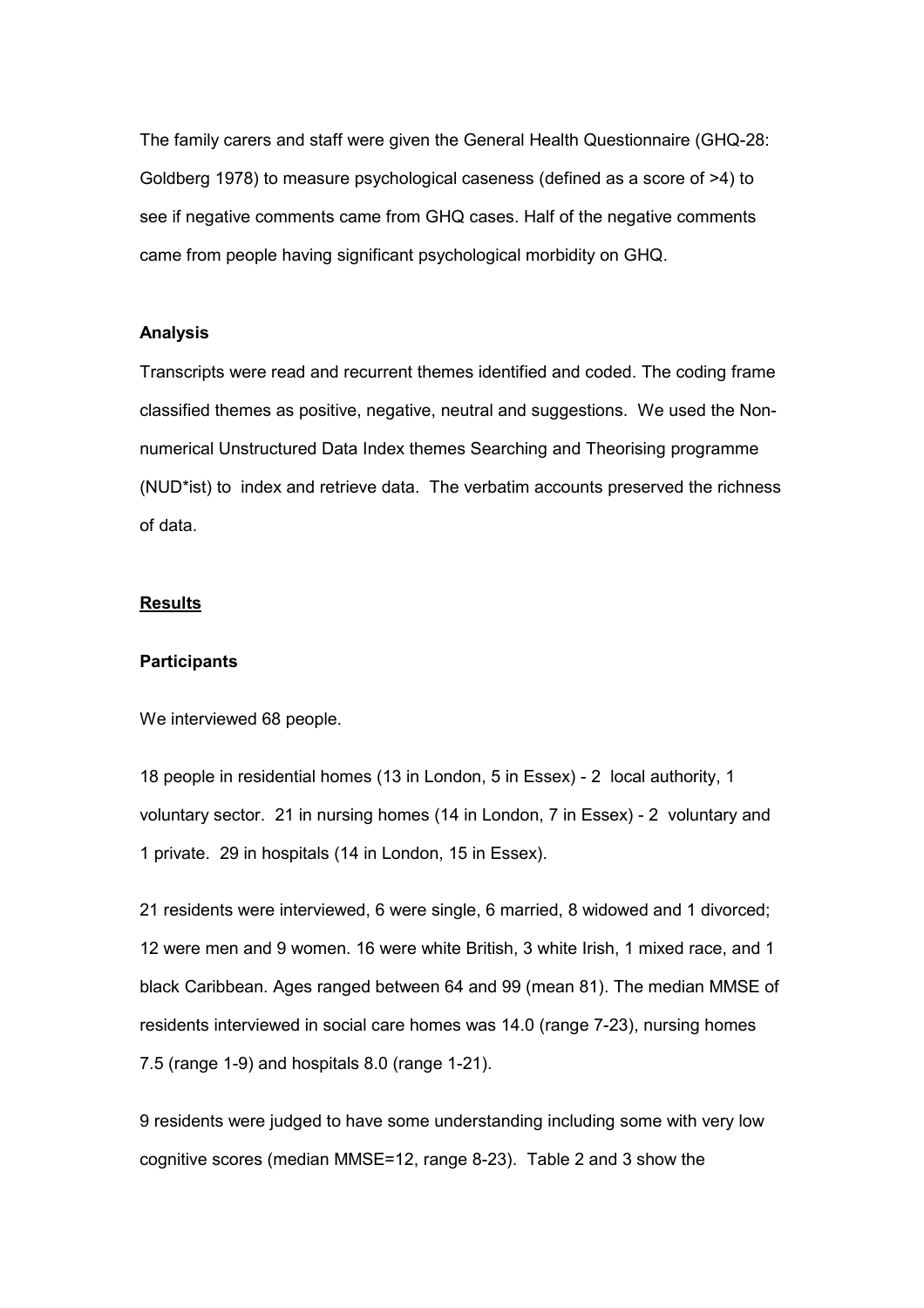demographics of staff interviewed, length of employment, and score on GHQ. Staff interviewed had been in their jobs for between four months and 24 years (median value 6 years) with little difference between settings. In London most (11/12) handson staff worked both days and nights, with little choice of working pattern. In Essex 4/9 worked both days and nights and had more choice of working patterns. Most staff classified themselves as white British but there was a mixture of ethnic groups.

Six of the relatives interviewed were from nursing homes, 3 from residential homes and 8 from hospitals. Seven were husbands, 3 wives, 6 daughters, 1 sister and 1 male friend. All identified themselves as White British, except one Black Caribbean. GHQ range was 0-11 (6/17; including four spouses were cases).

# Non-participants

Two homes (one nursing and one social care, both in Essex) and 12 individuals refused to participate. These comprised 5 residents (2 male), 6 relatives (3 male) and one care assistant (female), all from London.

#### Theme analysis

We identified the following themes:

- 1. Clientele and how staff cope with increasing problem behaviour;
- 2. Training and staff support ;
- 3. Staffing levels and retention;
- 4. Relationships (staff/staff and staff /family and the role of relatives)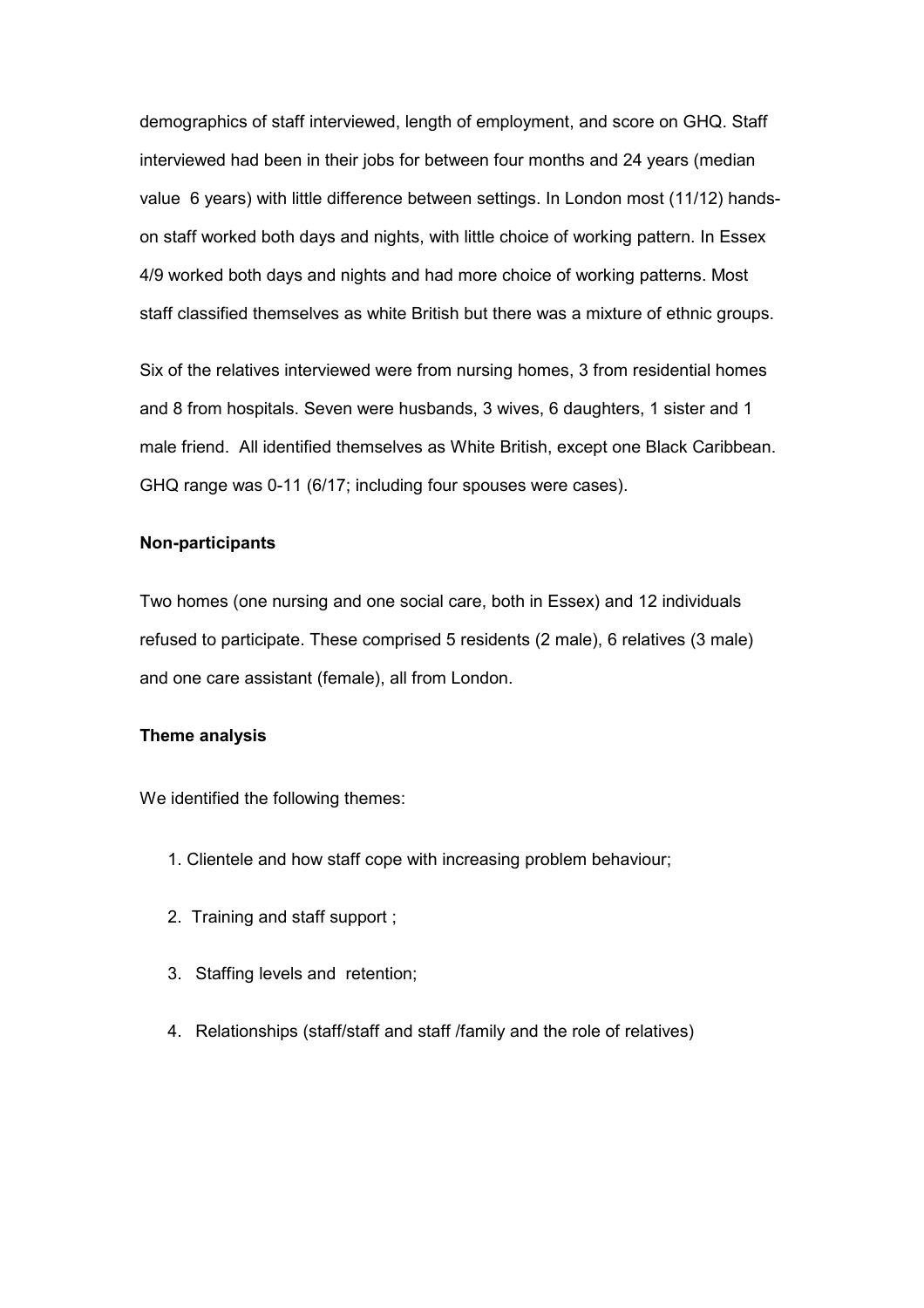### 1. Clientele and how staff cope with problem behaviour.

Staff often commented that current residents had more challenging behaviour than previously, without there being an increase in staffing, coupled with delays in moving residents if their needs changed.

Managers

 "The system is taking too long to move somebody on…she needs nursing care now …been waiting for a nursing home since last year" (female, residential home). Nurses

"More and more now, I mean every new patient that comes here now has got some type of challenging behaviour…."(male, hospital ).

Care Assistants

"We have residents here that really need more care than what we can actually give.." (female, residential home).

Managers felt challenging behaviour was managed well. Many staff members had skills and patience, being "gentle" and "giving time", in contrast to others who were coercive.

# **Managers**

"…. we don't believe in forcing, we give them time out…"(female, hospital).

Nursing staff

 "We people who are trained, it's easy…but for those who are not trained…it is very stressful because they don't understand that it is sometimes part of the illness" (male, nursing).

"However on some occasions we do have to be quite firm, that's not to say that we're abusive but we are firm…"(male, hospital).

# Care Assistants

"Very difficult because obviously they're nervous and confused …..sometimes it's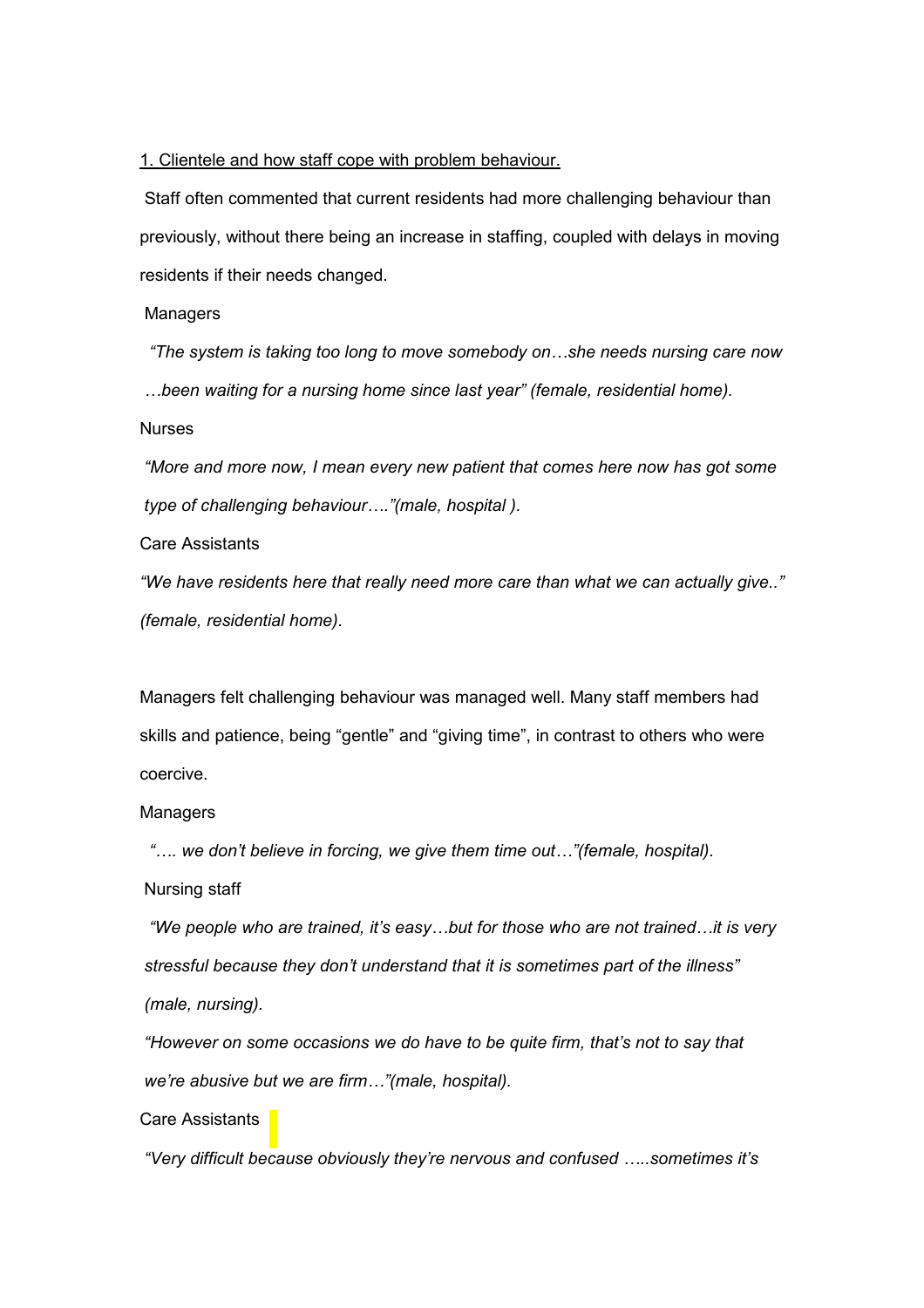very hard especially when you've got residents lashing out and kicking , biting, punching you… but the best thing you can do is just explain everything you are doing and be as gentle as you can…"(female, residential).

# **Relatives**

 "It's almost as if they're looking after a doll… functional, distant" (Re: agency staff, male, hospital).

# Resident

"It could be a lot better, but there you are, when you get old you have to just put up with things." (male, residential).

## 2. Training and staff support systems.

Staff training available in all settings was considered positively. Staff, however sometimes found availability or geographical access was limited. Most staff, particularly care assistants, felt supported at work.

#### i) Training

#### Manager

"… was dumped in the deep end.. no induction. I had many a night of self doubt in those first few months" (female, nursing).

"… training is very high priority now" (female, hospital).

#### Nurse

"No training here. You have to educate yourself" (male, nursing)

"Excellent, there is every type of training …numerous opportunities" (male, hospital). Care Assistants There is…. plenty of outlets if you're willing …"(female, nursing). "There is training offered like 3 day courses…. You have to get your name down

quick" (female, residential).

ii) Staff support systems.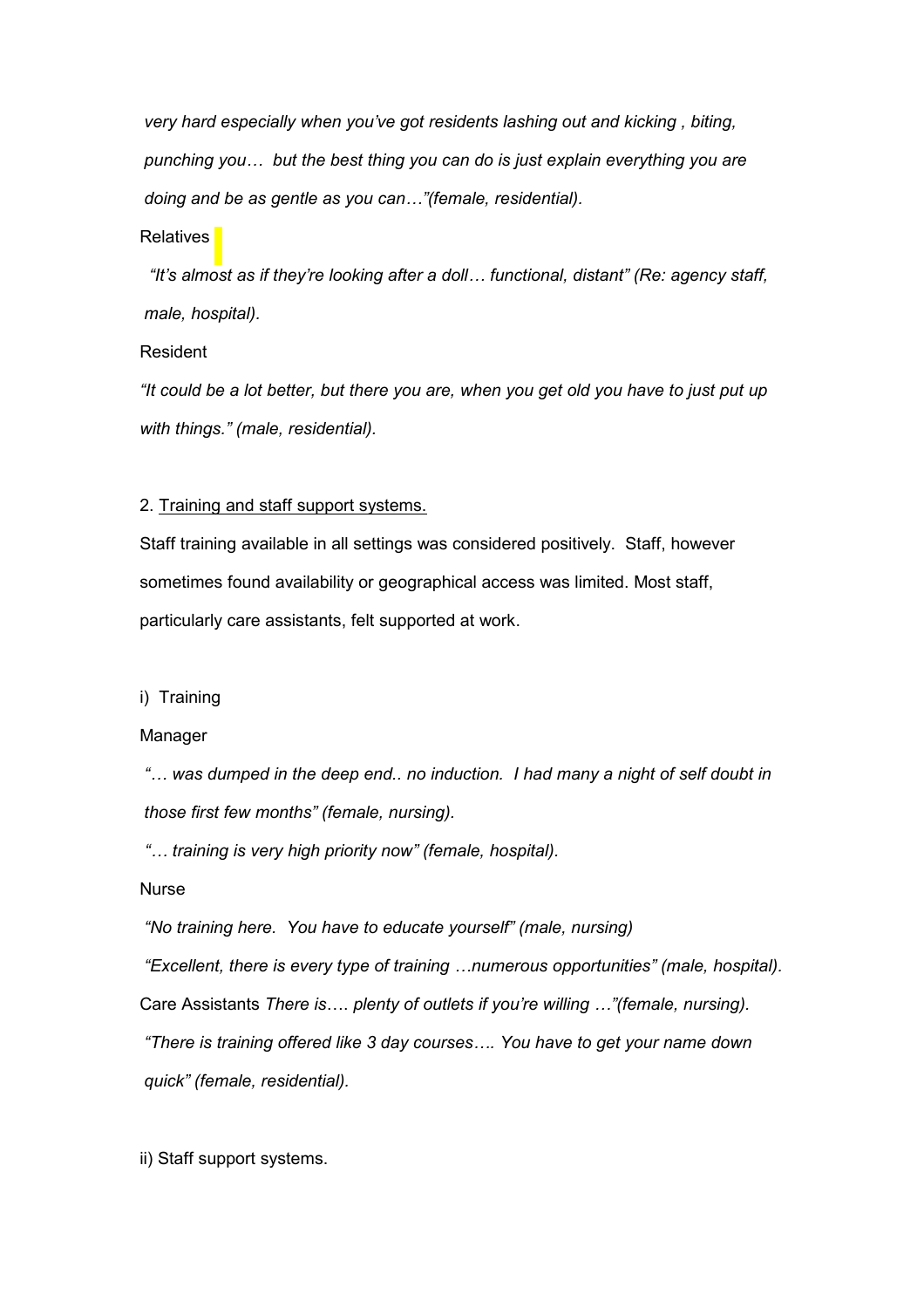#### **Managers**

"I have an open door … everybody is my friend."(male, residential)

"I do have a senior manager that I can talk to… It would be nice to have a support group" (female, hospital).

#### Nursing staff

"Managers they don't have much insight.. they speaking it, but I'm doing it" (female, residential).

 "Manager…. she's very good. She would always lend an ear" (female, nursing). Care assistants

"If there is a problem our first port of call should be one of the care co-ordinators …if you still have a problem I believe you go to her boss" (female, residential).

# **Relatives**

"Manager is a great help because her personality …. her relationship with them …..is very significant" (daughter, residential).

"Manager he's very good, nothing is left unsaid…"(male, hospital).

#### 3. Staffing - levels, systems, recruitment and retention.

While all other interviewees felt the staffing level was too low, most managers thought them satisfactory.

Care assistants and half the nurses were part of a rotating shift, nearly all managers only worked during the day. These shifts were usually compulsory in London while those in Essex could choose. Care assistants generally liked this shifts system, but nurses were negative about it.

i) Staffing levels and systems:

# Managers

"Staffing levels are very good" (female, nursing). "If they rotate it's good for their development" (female, hospital).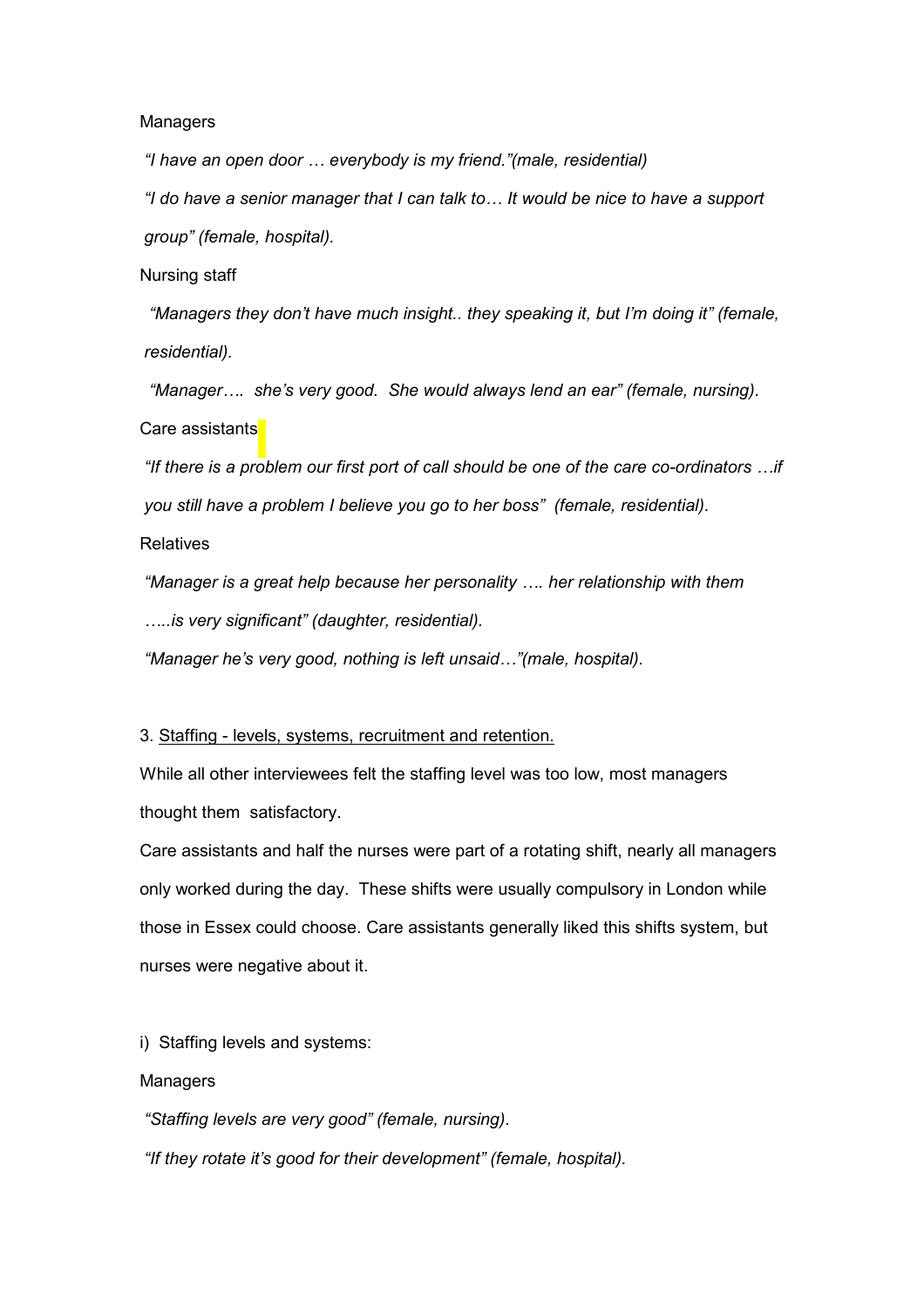"Our staffing levels are as registration has told us we should have. We need more staff on the floor" (female, nursing).

# Nurses

"We have got two or three very demanding patients ……they have increased our staffing levels by one in each shift which is good" (male, hospital).

Care Assistant

"….we need more male carers ….The men are embarrassed and refuse personal care" (female, residential).

"We are dealing with society's most vulnerable people…making do shouldn't enter the vocabulary" (female, residential)

 "Oh it's dreadful (working shifts) maybe if you're younger it will be OK…" (female, residential).

Relatives

"I feel we've lost a little something. It would be nice if we could see her (key nurse) regularly" (daughter, residential home talking about shifts)

"…It's going downhill. ……..These girls are run off their feet" (wife, nursing).

**Residents** 

"Sheer volume of work….they (the staff) say they are unavailable"…(male, residential).

ii) Staff retention.

Managers and nurses reported difficulties with turnover; care assistants had a more positive perception of this. Comments about retention came from staff scoring throughout the GHQ range.

# Manager

"I don't have turnover….nobody resigns because people are happy …"(male, residential)

"This area …..could be a dead end ….and the young students want something more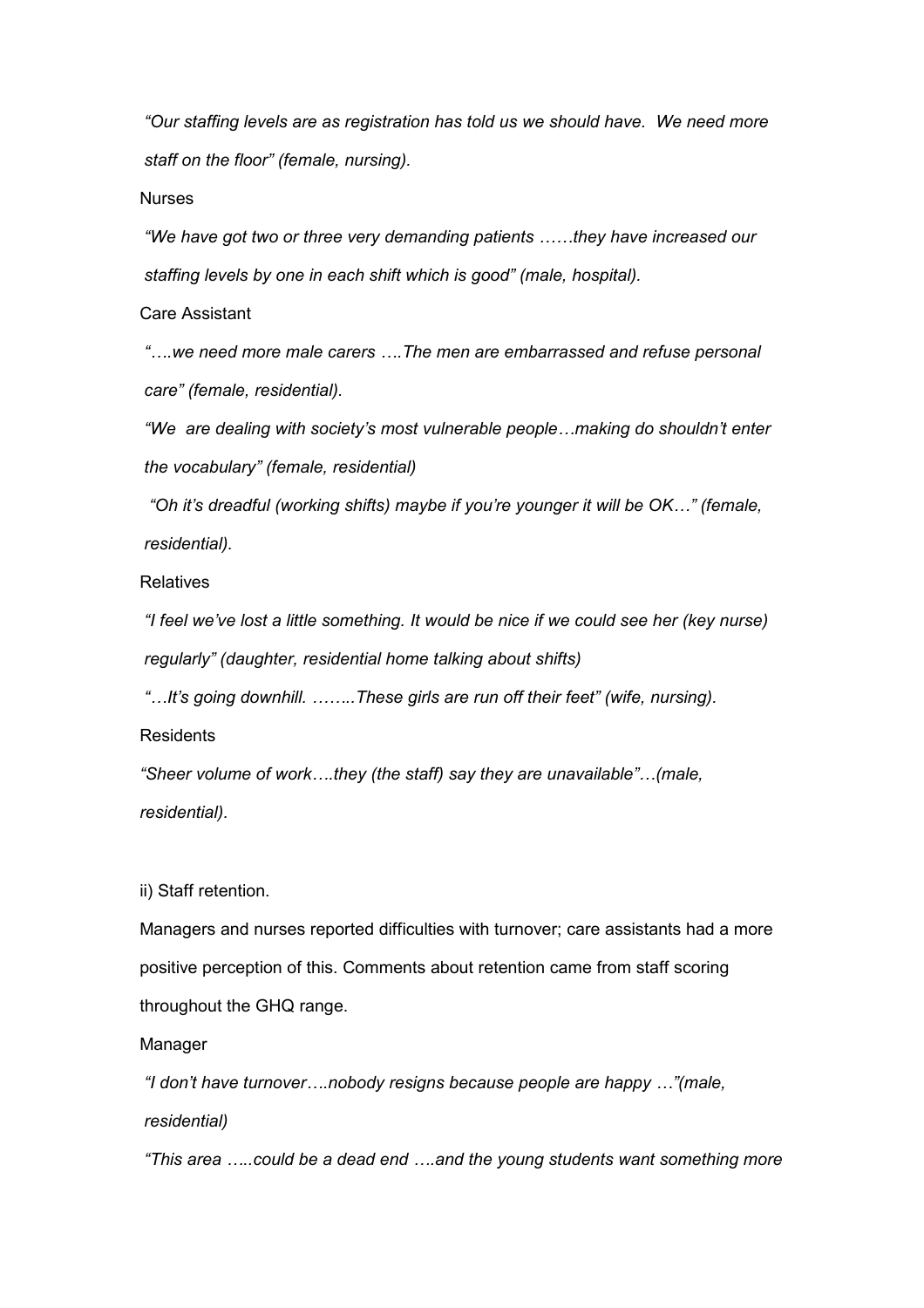challenging. We are always low …." (female, hospital).

Nurses

"The older ones stay, some of the carers here have been for years and years but the younger do go quite quickly" (female, nursing).

"Those who have left find the care too strenuous" (female, hospital).

Care assistants

"They (staff) come in ……think it is going to be a really easy job ….they are shocked" (female, residential).

"We've got another lady who has been here 18 years, two 16 years" (female, residential, about staff).

## 4. Relationships - staff/staff, staff/family and the role of relatives.

Relatives saw their own role as positive across settings. They were viewed positively in residential homes but less so in hospital and nursing homes. Residents generally enjoyed visits, but some staff reported residents were more distressed afterwards. Views were the same in London and Essex. Some relatives (throughout the GHQ range) felt staff did not inform them of progress.

#### **Managers**

"Families tend to criticise ….. it keeps us on our toes" ( female, residential)

"….… takes a huge portion of your time (caring for relatives)…" (female, hospital) Care Assistants

"That can disturb them…., they want to go home, they think they have been abandoned" (female, residential)

 "Some relatives are fantastic …….some can be terrible "(female, residential) "I think you take your guilt out on the carers and .. it's just nature really" (female, residential).

**Relatives**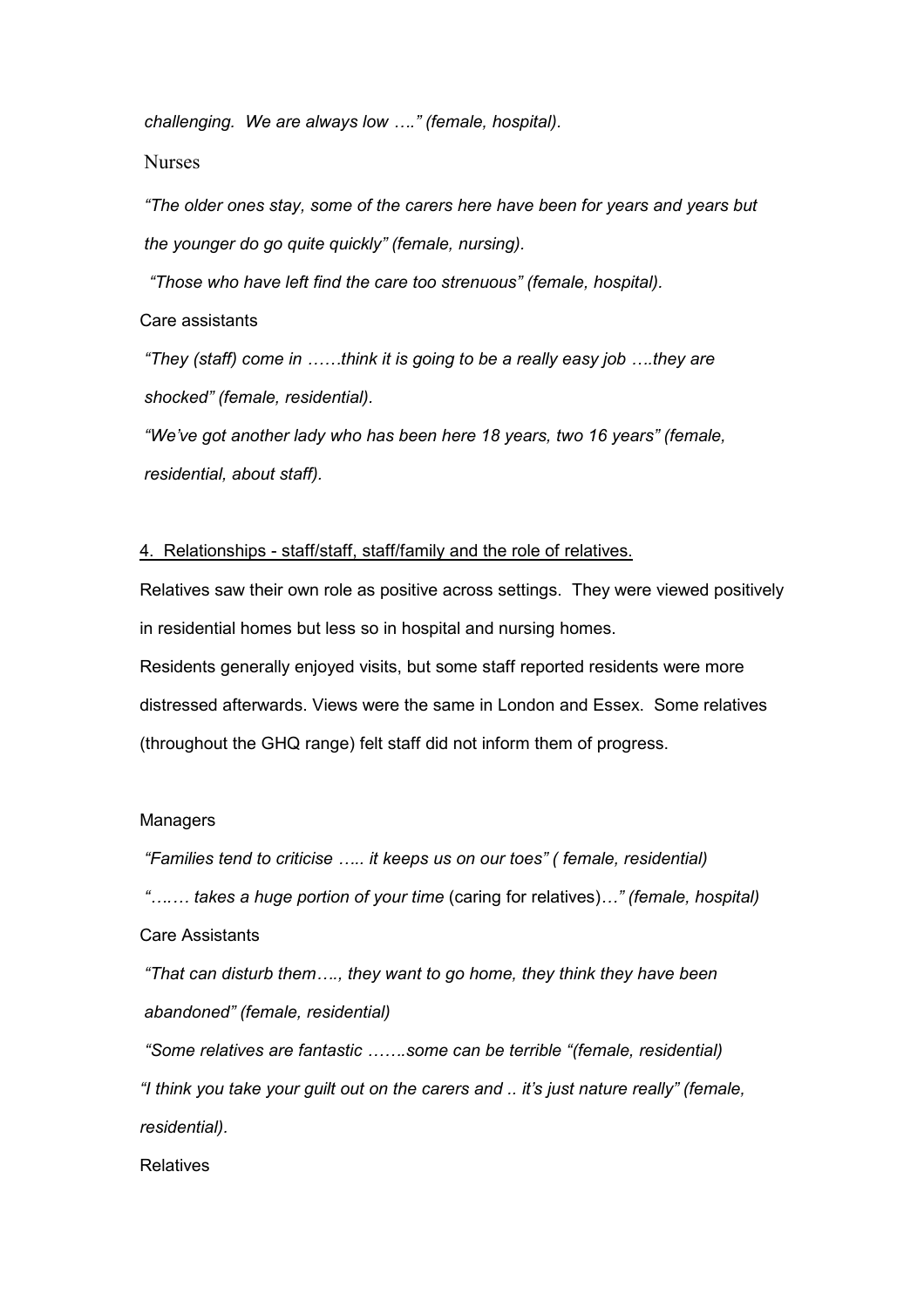"I get on very well with the staff considering, 'cos I'm not the easiest person "(male, hospital)

"But this particular one ... …. I did have an argument with her" (male, hospital) "We just come and say good afternoon and I just go where he is" (female, nursing) **Residents** 

"Visitors.. every day… I love it when they come" (male, hospital)

"I don't encourage anyone to come and visit me… I like to be by myself" (female, nursing).

## Relationships between staff

#### Manager

"Some qualified staff … I shouldn't say this should I, they don't actually do any hands on… …. lot of them think their job is the office and drugs,.. not the heavy dirty bits.." (female, nursing)

**Nurse** 

".. management would say we use too much equipment but then us hands on we know we don't" (female, nursing).

# Relative

"These people here are wonderful.. it is an example for race relations.. we've got people from all over the world…. see them all working together.."(male, hospital).

# Comparison of themes across hospital, nursing and residential care.

There were more problems in hospitals than in other settings. These were related to staffing levels, support and retention (particularly in Essex).

Staff in residential homes felt more supported than those in nursing and hospital, particularly in the private sector. Relatives were viewed more positively in residential homes than in the other two settings.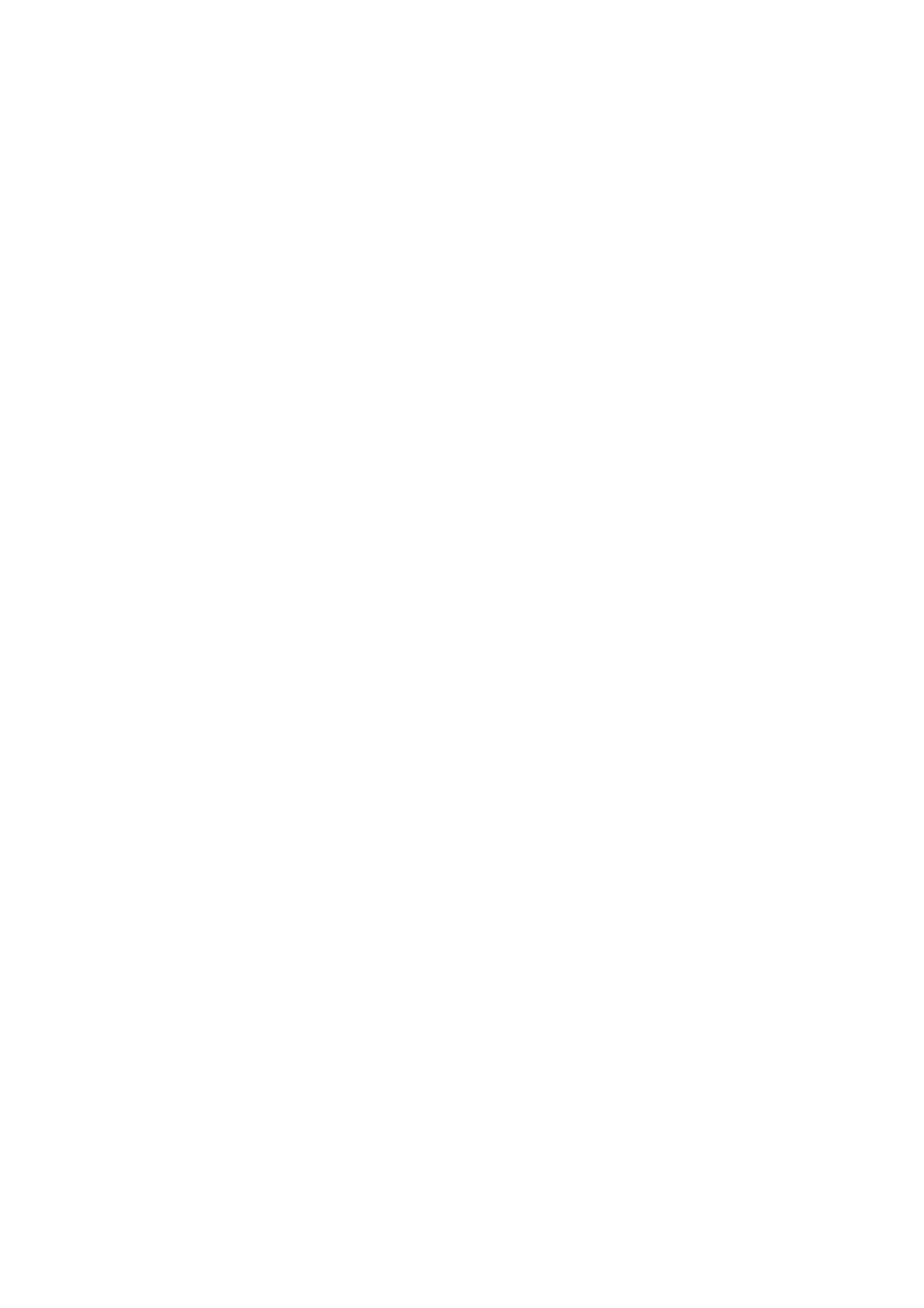#### **Discussion**

There were several predominant themes arising from this study about what promotes or hinders long term care as a positive experience. Firstly, staff reported that residents had more challenging behaviour than in the past; as the population has aged the number of dementia-specific beds has dropped (Laing 2002), resulting in residents being admitted with more severe problems, particularly challenging behaviour. A recent UK study of care homes found that most residents had behavioural problems associated with cognitive impairment and that residents needs change (Rothera et al, May 2003). As this occurs staffing levels and the skills available may become inadequate. Conversely, other residents no longer have the challenging behaviour which had led to hospital placement (Fahy & Livingston 2000). In either case it is not easy to arrange a move and .this is complicated by funding differences between settings.

Many homes are set up with dementia care as a specialist need rather than acknowledging that older residents have dementia. It would, therefore, make more sense to have dementia training in all homes that might improve retention and recruitment (Grant et al 1996). In a study looking at the effects of integrating mental health care into residential homes for the elderly the most promising model was when there was continuing mental health training and expertise available (Depla et al, 2003).

Secondly, hospitals consistently had more problems related to working practice particularly staffing levels and retention, relationships between staff and relatives, and staff support. This is in keeping with previous findings of a less satisfactory physical environment (Wills et al 1998). This may relate to hospitals admitting those who have the most difficult behaviour although challenging behaviour is found across all settings.

A related theme was the insufficiency of current staffing, both because of recruitment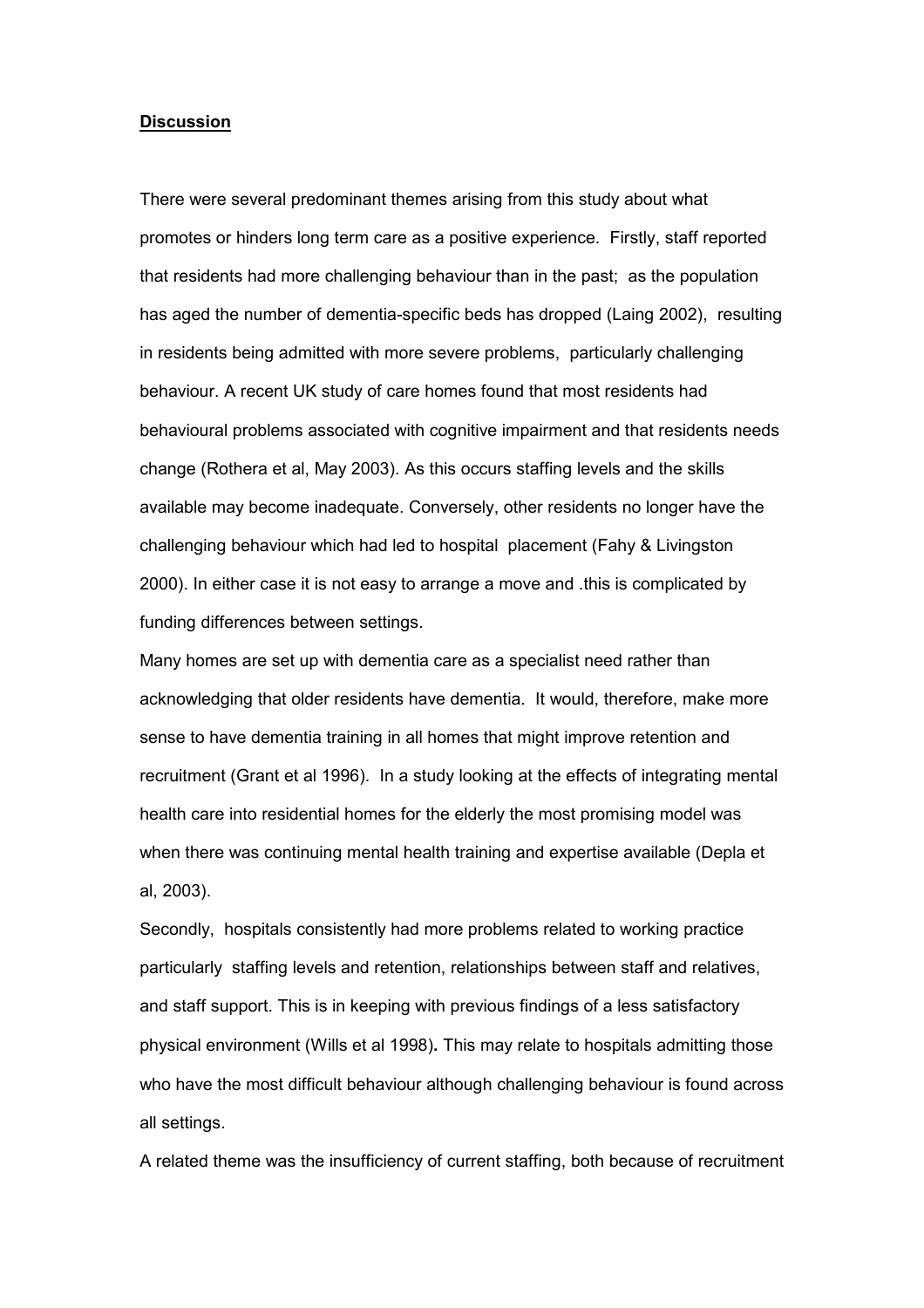difficulties and unchanging recommendations about staffing levels despite residents' increased dependency. Like others we found better training and flexible working hours were linked to increased staff satisfaction and wish to stay (Newcomer et al 2001).

Finally, participants commented on the need for improved communication between staff, relatives and residents who often do not understand each other's viewpoints. Regular staff/relative/resident meetings should lead to improvements.

#### Strengths and limitations of the study

We were able to interview people in all roles, ages and groups in all settings with few refusals. The two settings which refused interview did not know the clinicians involved in the study and we have made an inherent but reasonable assumption that this affected their decisionWe interviewed residents with dementia of varying severity but found that they were less able to answer questions about practice than about the physical environment (Train et al, in press). This may be because the physical environment is less abstract. The residents were, however, able to make comments about, for example, care, staffing levels and being visited. We can therefore conclude, as have others, that people with dementia can usefully evaluate the service they use but only in particular fields (Moriarty and Webb 2000, Mozley et al 1999). Those with the most severe dementia could not talk and we cannot comment on their views.

Staff interviewed had been working for three months or more. Therefore those who left after a very short period of employment were excluded and we do not know their views, although thet may be less satisfied than those who stayed.

As caregivers completed GHQs we were able to ascertain that negative comments were not just a reflection of pervasive low mood, fewer staff than relatives had significant psychological distress. Staff who were stressed, however, felt less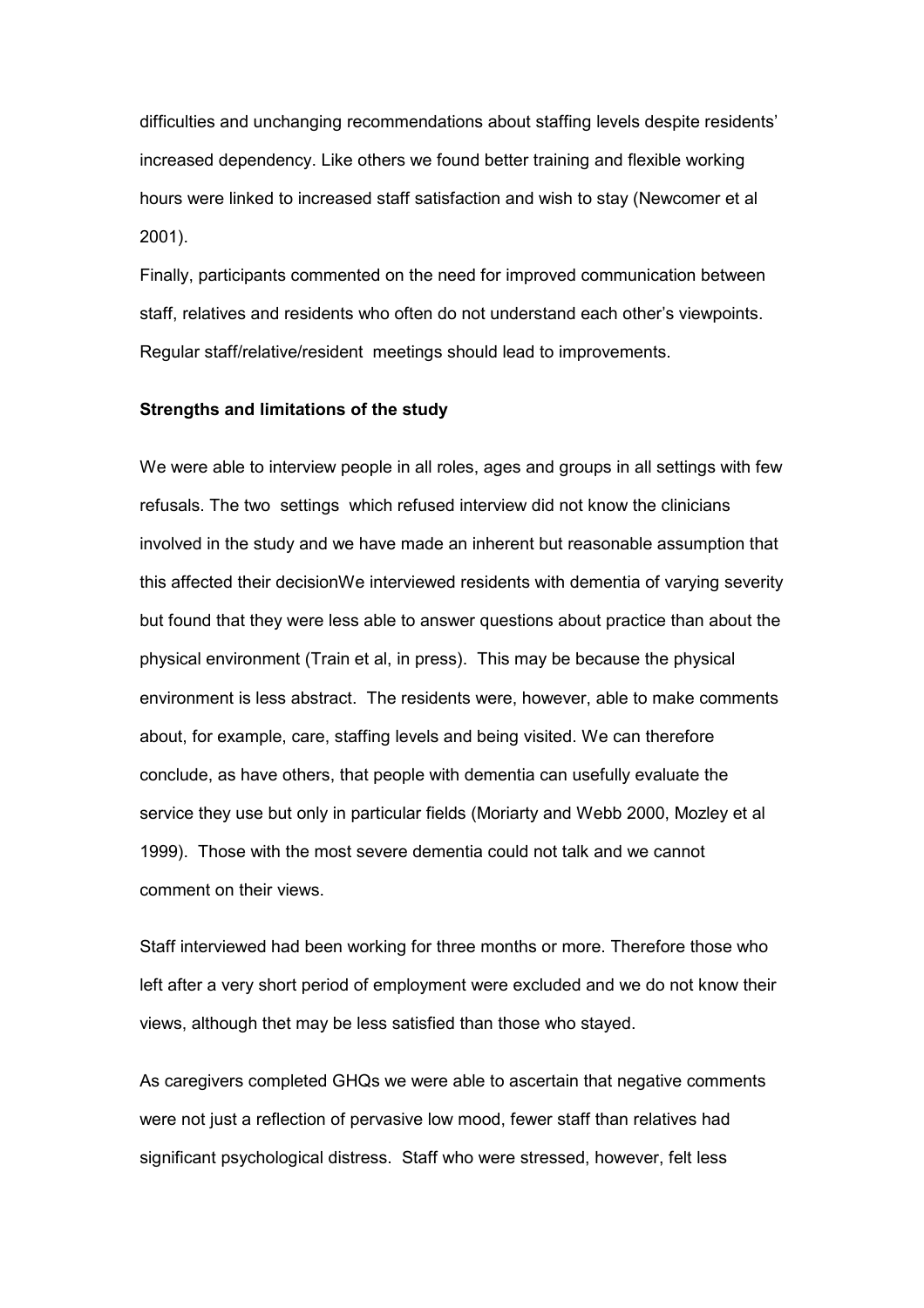supported by other staff members, and we do not know the direction of causation.

Managers were usually more optimistic about the care homes than family caregivers, residents and other staff. This may be because they are less involved in delivery of day-to-day care, or because they wanted to create a positive impression.

# Users as researchers

This study was initiated by a current family carer (SN) and designed with the input of several past and current family carers. Carers took an active role in all stages including the design, interviews, analysis and writing of the paper. Two members of the Alzheimer's society consumer network were on the steering committee.

Input from carers with experience of long term care ensured that topics covered during interviews were relevant, and included issues seen as important by families that may not have been picked up by the research team.

Carers and other researchers can interpret comments made by participants differently, highlighting the importance of the use of the NUDIST qualitative database, and a degree of understanding between researchers from different backgrounds.

As a team we found that carer involvement broadened and enriched the perspective of the research. This is consistent with a major movement in the NHS for the involvement of users and carers in the delivery and evaluation of health services, and with previous research showing that users of mental health services can be involved as researchers successfully (Simpson et al, 2002, Faulkner et al 2002), including helping to define standards of good practice in mental health care (Rose 2001).

## Conclusions and recommendations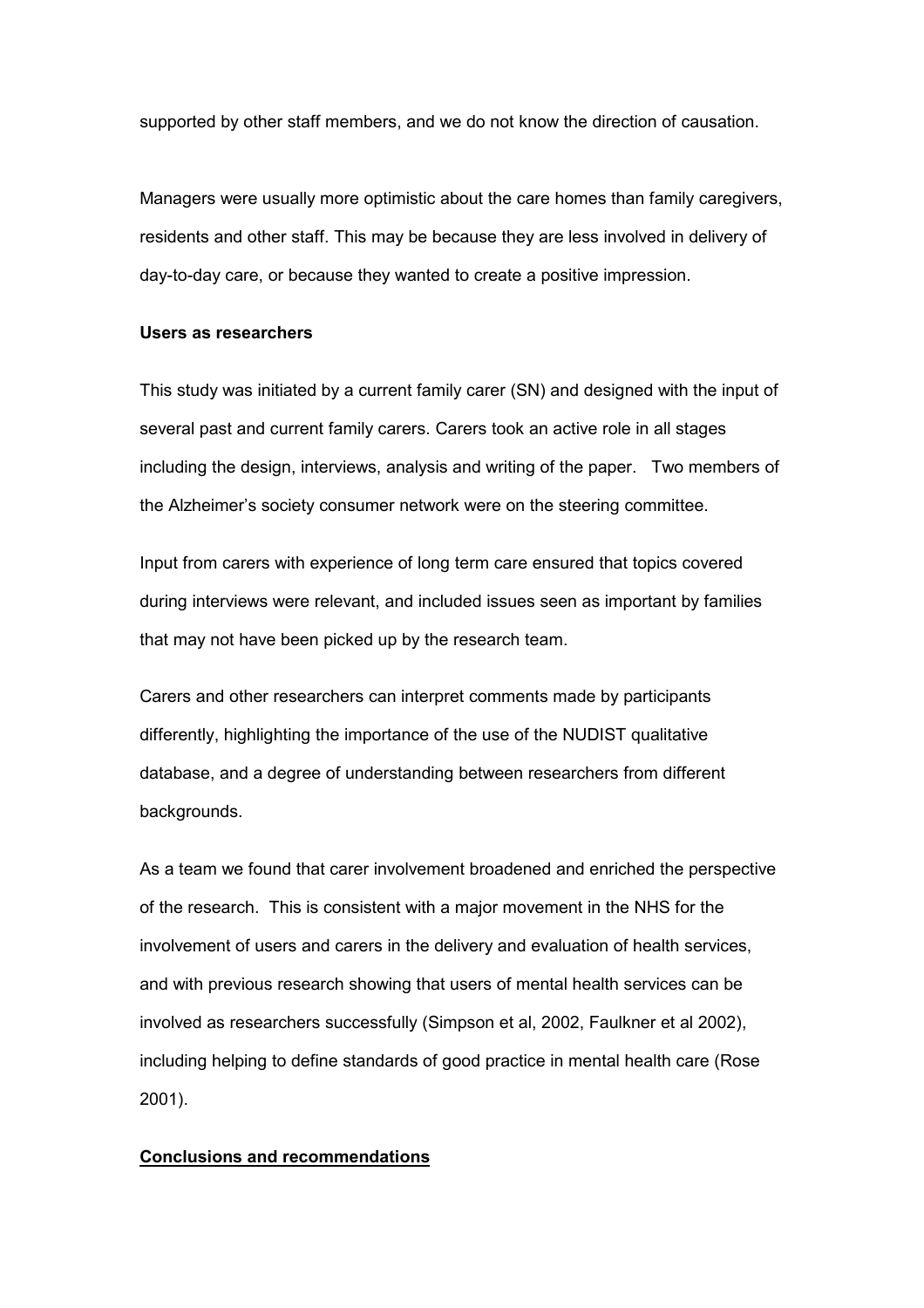Our findings from lead us to three key recommendations for changes in practice in homes.

The first is that it should be explicitly recognised that most long-term care is for people with dementia. The training and education of staff, including managers, should be targeted appropriately, widely available, evaluated, accessible (possibly in house) and include induction. This would address managing problem behaviour, should improve staff fulfilment and increase relatives' satisfaction.

The second concerns hospital continuing care. People with the most problems are placed in long- stay hospitals, but the drawbacks we found mean that it may not be appropriate as a home for life if there is any other possibility. There should be longer stay places for those with the most needs with regular re-assessment to see whether the resident may be able to move. This movement from long-stay placement in hospital has been associated with improved residents' quality of life (Knapp et al 1994). Thirdly, and linked to this, we would recommend that homes should cater for those with different levels of need, and be staffed appropriately, so that increasing needs does not necessarily mean residents moving.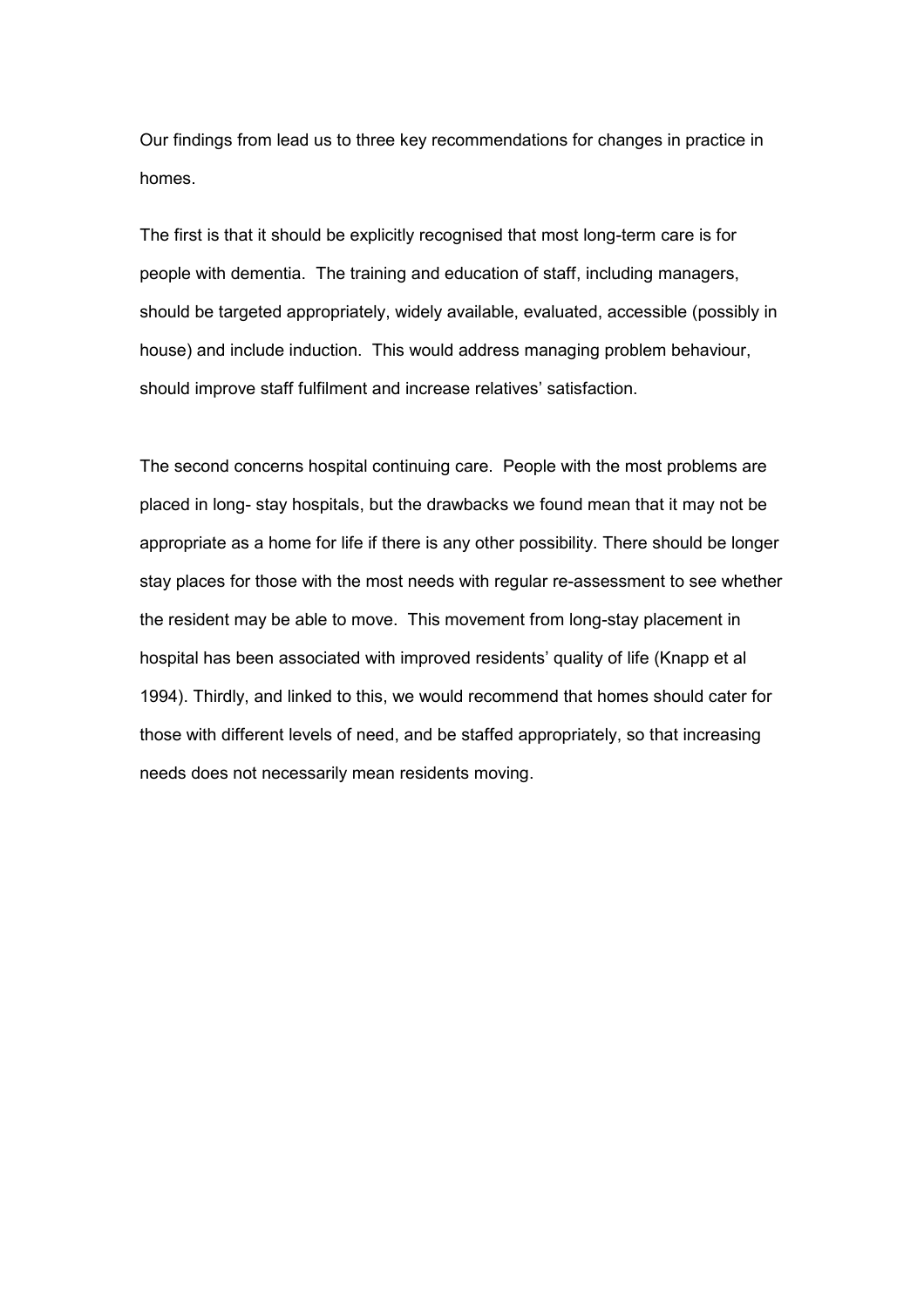# Table 1: Demographics and role of staff interviewed

| Role           | Number      | Age              | White UK/Irish |              |   | Black Caribbean/ African |          |
|----------------|-------------|------------------|----------------|--------------|---|--------------------------|----------|
|                | Other       | <b>GHQ Cases</b> |                | Time working |   |                          |          |
| Care Assistant |             | 13               | 23-60          | 9            | 3 |                          | ິ<br>J   |
|                | $4m-24$ yrs |                  |                |              |   |                          |          |
| <b>Nurse</b>   | 8           | 42-58            | 3              | ာ            | 3 |                          | $17m-$   |
| 15yrs          |             |                  |                |              |   |                          |          |
| Manager        | 9           | 44-60            | 4              |              | 4 |                          | $1 - 15$ |
| yrs            |             |                  |                |              |   |                          |          |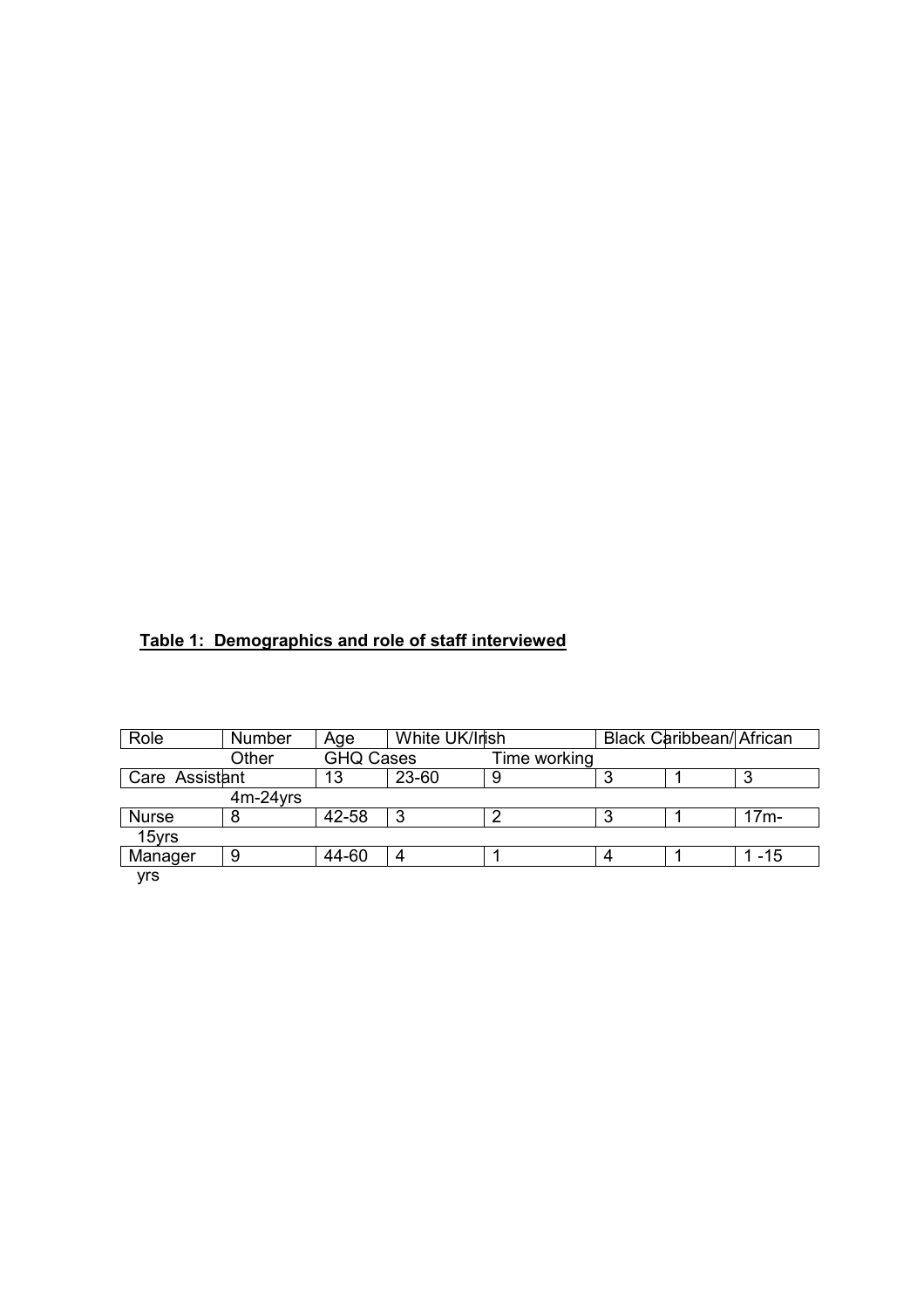# Table 2. Demographics and GHQ scores of staff working in different settings.

| Accommodation             | <b>Nursing Home</b> | <b>Residential Home</b> | <b>Hospital Ward</b> |  |  |  |  |  |
|---------------------------|---------------------|-------------------------|----------------------|--|--|--|--|--|
| Number                    | 9                   | 9                       | 12                   |  |  |  |  |  |
| Age (mean)                | 47.9 yrs            | 46.7 yrs                | 48.6 yrs             |  |  |  |  |  |
| GHQ (mean)                | 2.9                 | 2.1                     | 2.4                  |  |  |  |  |  |
| Time spent working (mean) |                     | 36 months               | 78<br>108 months     |  |  |  |  |  |
| months                    |                     |                         |                      |  |  |  |  |  |
| <b>Sex</b>                | 1 male, 8 female    | 1 male, 8 female        | 3 male, 9 female     |  |  |  |  |  |
|                           |                     |                         |                      |  |  |  |  |  |
| No. care assistants       | 4                   |                         | 2                    |  |  |  |  |  |
| No. nurses                | 2                   |                         | 6                    |  |  |  |  |  |
| No. managers              | 3                   | 2                       | 4                    |  |  |  |  |  |

# **Acknowledgement**

We would like to thank the Alzheimer's Society for funding the project, the members of the steering committee, particularly the late Margaret Butterworth, for their advice and encouragement with the design, analysis and writing up of the project and our interviewees for their time and thoughtfulness. We would also like to thank the homes and home managers for their help.

# **References**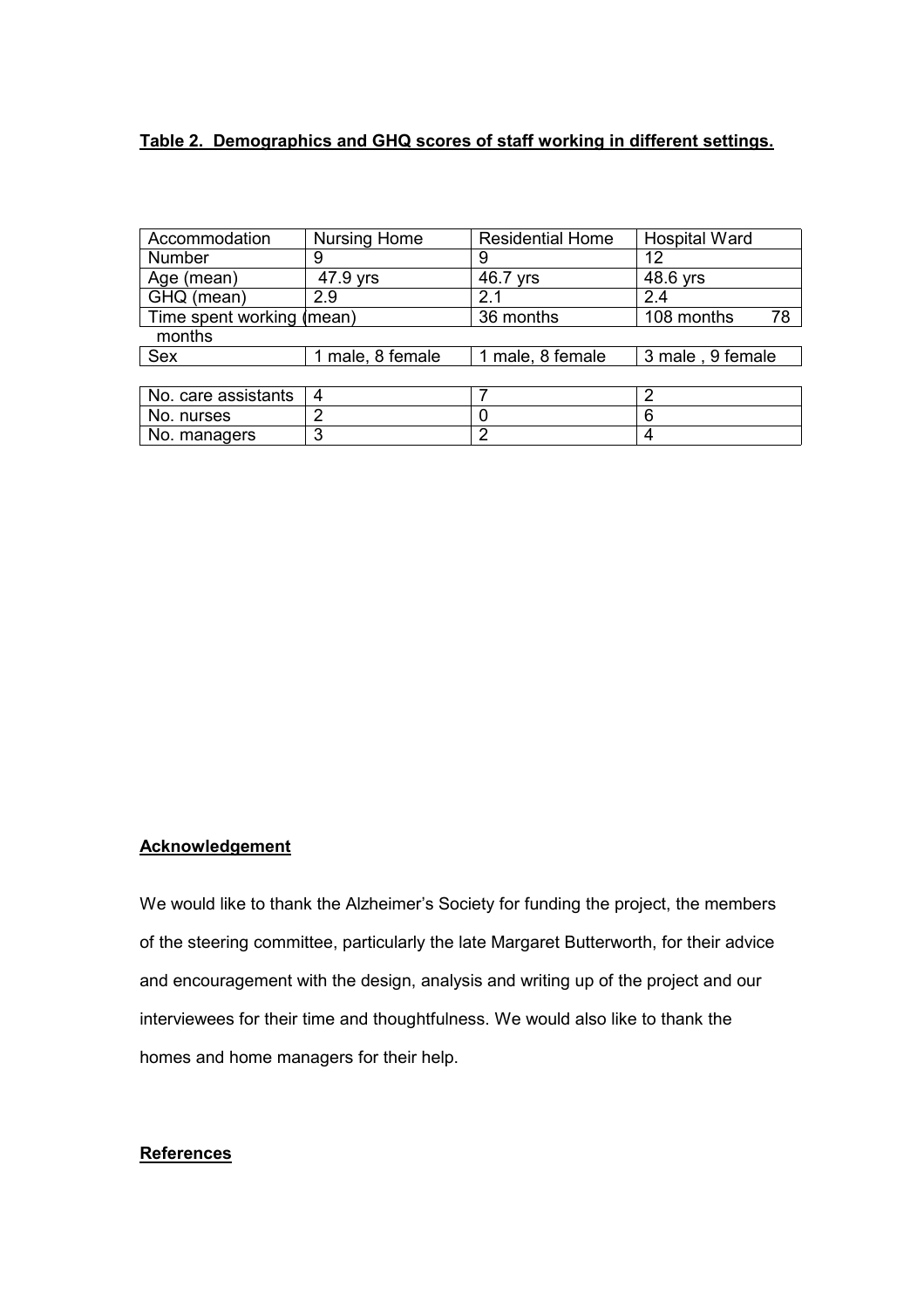Ballard C, Fossey J, Chithramohan R, Howard R, Burns A, Thompson P, Tadros G, and Fairbairn A (2001) Quality of care in private sector and NHS facilities for people with dementia: cross sectional survey. BMJ; 323: 426-427

Bowman, Clive. The new imperative of long term care. Age and Ageing. 32(3);246- 247, May 2003.

Cheston R, Bender M, Byatt S (2000) Involving people who have dementia in the evaluation of services: A review. Journal of Mental Health: 9(5): 471-479

The Care Standards Act (2000) Her Majesty's Stationary Office, London.

Depla, Marja F. I.A.MA; Pols, Jeannette MA; de Lange, Jacomine MA; Smits, Carolien H. M. PhD; de Graaf, Ron PhD; Heeren, Thea J. PhD Integrating mental health care into residential homes for the elderly: An analysis of six Dutch programmes for older people with severe and persistent mental illness. Journal of the American Geriatrics Society. 51 (9): 1275-1279, 2003.

Elmstahl S, Ingvad B, and Annersedt L (1998) Family caregiving in dementia: Prediction of caregiver burden 12 months after relocation to group living care. International Psychogeriatrics 10 2 127-146.

Fahy M and Livingston G (2001) The needs and mental health of older people in residential placements. Aging and Mental Health 5 (3) 253-257

Folstein M, Folstein S and McHugh P (1975). Mini Mental State: A Practical Method for Grading the Cognitive State of Patients for the Clinician. Journal of Psychiatric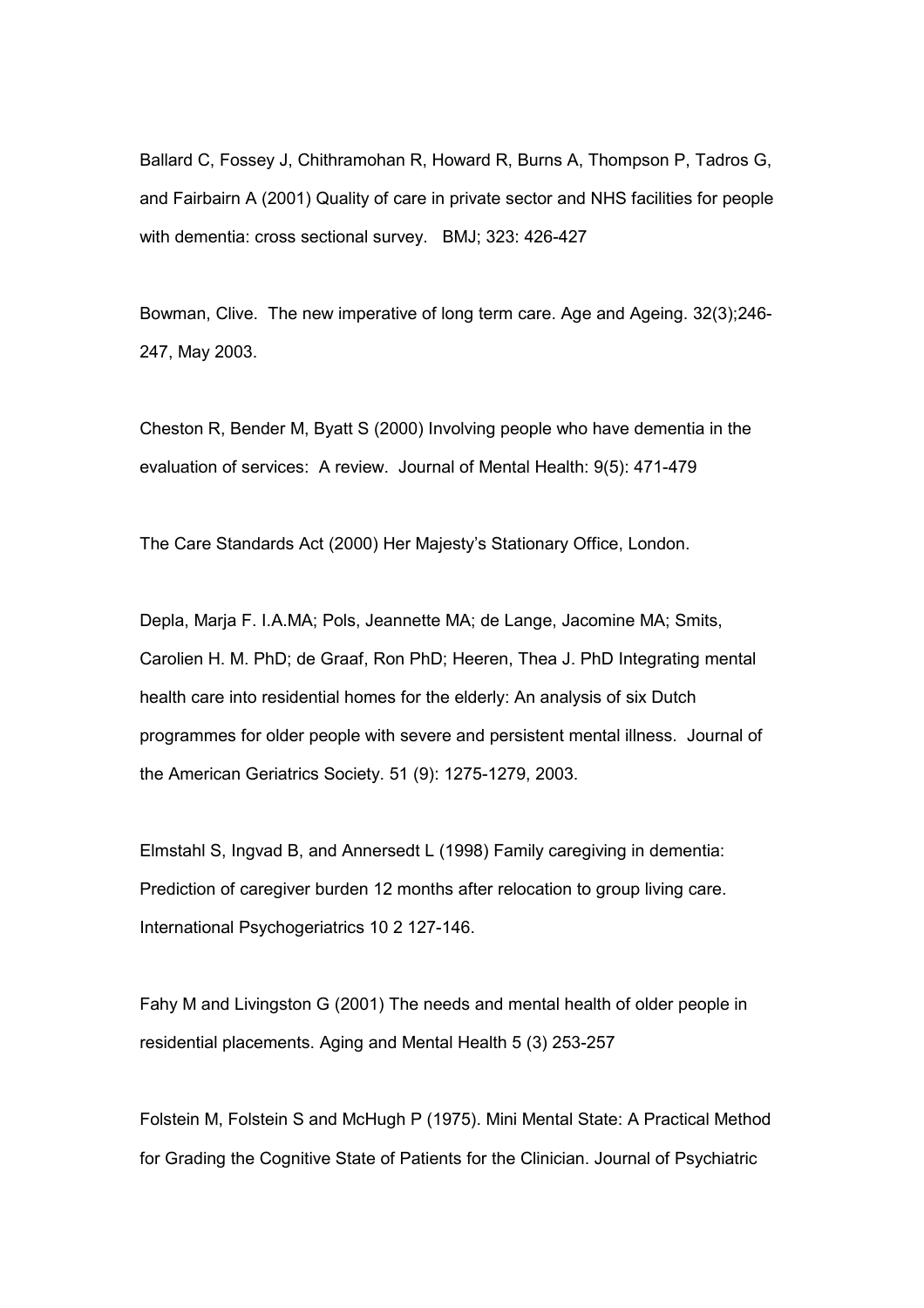Research 2 189-198

Grant L A, Kane R A, Potthoff S J, Ryden M (1996) Staff training and turnover in Alzheimer special care units: comparisons with non-special care units. Geriatric Nursing Nov-Dec; 17(6): 278-82.

Goldberg (1978) Manual of the General Health Questionnaire NFER, Nelson.

Knapp M, Cambridge, Thomason C, Beecham J et al (1994) Residential care as an alternative to long-stay hospital: A cost-effectiveness evaluation of two pilot projects. International Journal of Geriatric Psychiatry. 9(4): 297-304

Laing W, (2002), Care Home Places Decline, Registered Homes and Services (7,4) 52-53.

Macdonald A J D, Carpenter G I, Box O, Roberts A, Sahu S (2002) Dementia and the use of psychotropic medication in non "Elderly Mentally Infirm" nursing homes in South East England. Age and Aging Jan; 31(1): 58-64.

Moriarty J and Webb S (2000). Part of Their Lives: Community Care for People with Dementia. Bristol: The Policy Press.

Mozley C G, Huxley P, Sutcliffe C, Bagley H, Burns A, Challis D, Cordingley L (1999) Not knowing where I am doesn't mean I don't know what I like: Cognitive impairment and quality of life responses in elderly people. International Journal of Geriatric Psychiatry 14, 776-783.

Newcomer R J, Fox P J, Harrington C A (2001) Health and long-term care for people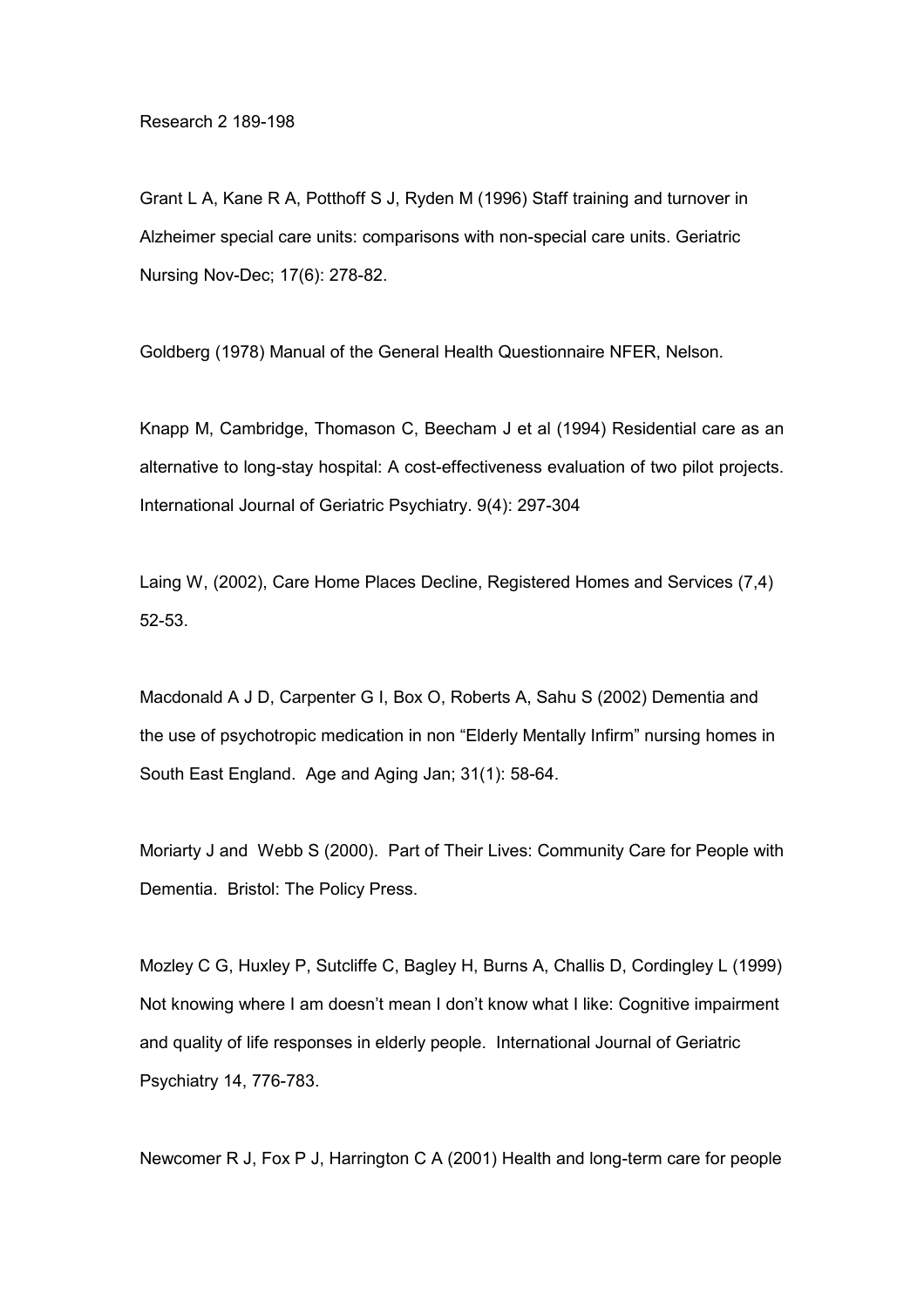with Alzheimer's disease and related dementias: Policy research issues. Aging and Mental Health; 5(SUPPL.1): S124-S137.

Pushkar Gold D, Feldman Reiss M, Markiewicz D, Andres D (1995). When home caregiving ends: a longitudinal study of outcomes for caregivers of relatives with dementia. Journal of the American Geriatrics Society 43: 10 -16.

Quinn, Mary Ellen; Johnson, Mary Ann; Andress, Elizabeth L ; Mcginnis, Pat. (2003) Health characteristics of elderly residents in personal care homes: Dementia, Possible early dementia, and no dementia. Journal of Gerontological Nursing. 29 (8):16-23,.

Rosenthal C. & Dawson P. (1992). Families and the institutionalised elderly. In G.M.M.Jones

& B.M.L.Meissen (Eds). Care-giving in dementia: Research and applications (398- 418). New York: Tavistock/Routledge.

Rothera, I; Jones R, Harwood R, Avery A , Waite J (2003). Health status and assessed need for a cohort of older people admitted to nursing and residential homes. Age and Aging. 32(3): 303-309.

Schneider J; Mann A and Nettan A (1997) Residential care for elderly people. An exploratory study of quality measurement. Mental Health Research Review 4, 12 - 15.

Smallwood, J. (1997). Initial report on obtaining the views of activities undertaken while in care from people with dementia. Birmingham Mental Health Services for Older Adults, Quality Department.